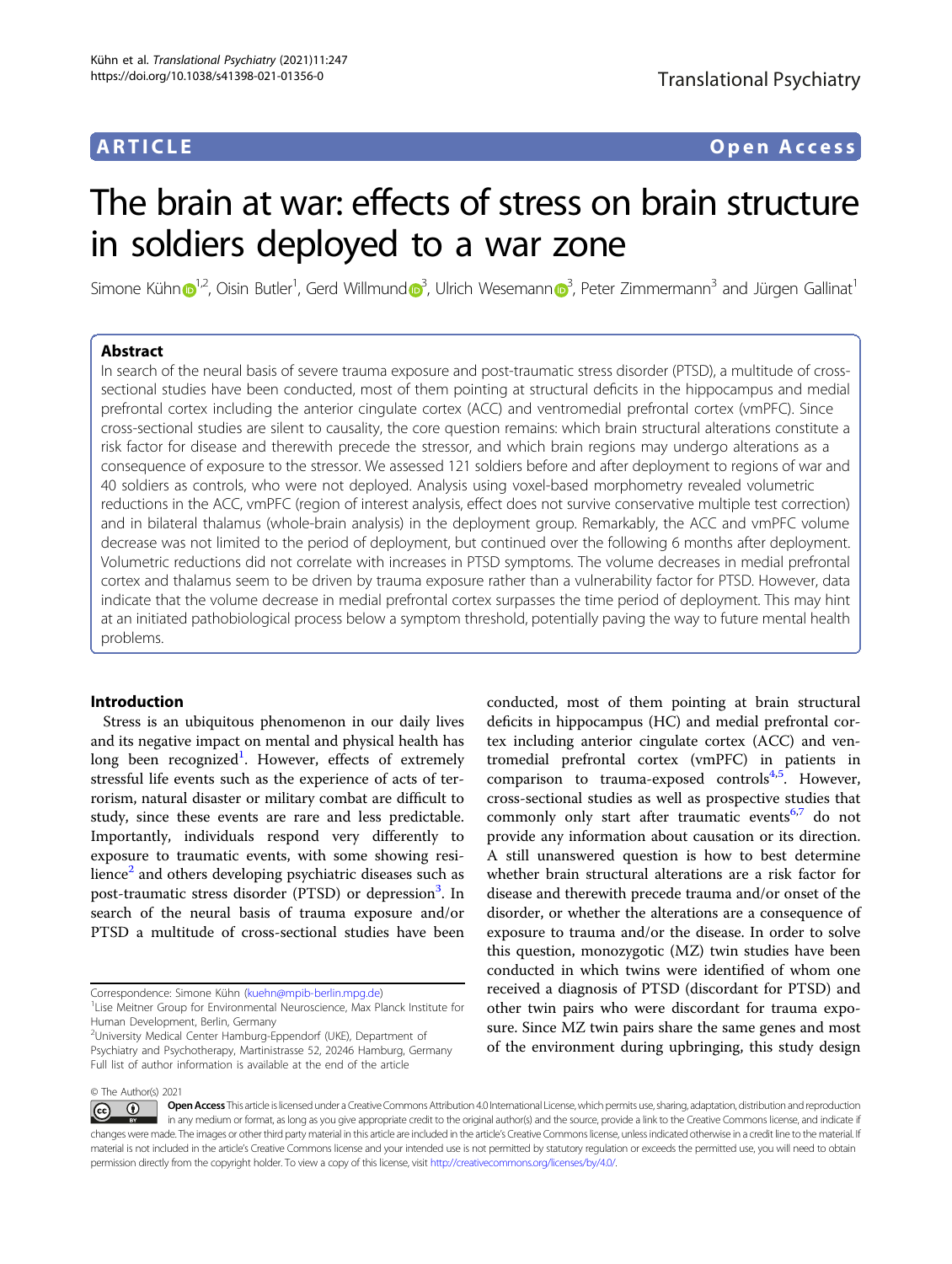## <span id="page-1-0"></span>Table 1 Descriptive information on study sample.

|                                                    | Combat group<br>$(n = 121)$ |              | Control group<br>$(n = 40)$ |              | <b>Statistics</b>            |                                  |
|----------------------------------------------------|-----------------------------|--------------|-----------------------------|--------------|------------------------------|----------------------------------|
|                                                    | <b>Baseline</b>             | Follow-up I  | <b>Baseline</b>             | Follow-up I  | <b>Baseline</b> <sup>a</sup> | Group $\times$ time <sup>b</sup> |
|                                                    | Mean (SD)                   | Mean (SD)    | Mean (SD)                   | Mean (SD)    | $t$ - and $p$ -value         | $F-$ and $p$ -value              |
| Age (years)                                        | 32.6(8.5)                   |              | 29.7(6.3)                   |              | 2.02, 0.045*                 |                                  |
| Sex (m/f)                                          | 112/9                       |              | 35/5                        |              | $0.97, 0.325$ <sup>c</sup>   |                                  |
| Lifetime days of deployment                        | 188.6 (285.1)               |              | 106.5 (184.6)               |              | 1.71, 0.090                  |                                  |
| No. of subjects with previous deployments (yes/no) | 67/54                       |              | 17/23                       |              | $2.00, 0.158$ <sup>c</sup>   |                                  |
| Digit symbol score                                 | 55.7 (9.8)                  |              | 56.7 (8.9)                  |              | $-0.60, 0.550$               |                                  |
| Questionnaires:                                    |                             |              |                             |              |                              |                                  |
| PTSD symptomatology (PDS Total)                    | 2.49(3.43)                  | 2.53(3.86)   | 3.44 (4.88)                 | 2.52(4.11)   | $-0.75, 0.456$               | 1.33, 0.251                      |
| Anxiety (STAI State)                               | 31.80 (6.59)                | 32.50 (7.26) | 33.50 (5.73)                | 33.90 (6.21) | $-1.42, 0.157$               | 0.05, 0.847                      |
| Anxiety Sensitivity (ASI)                          | 14.24 (7.60)                | 13.67 (7.50) | 13.60 (7.46)                | 12.98 (6.49) | 0.465, 0.643                 | 0.001, 0.977                     |
| Depressivity (BDI)                                 | 2.60(3.16)                  | 3.36(4.21)   | 3.05(3.69)                  | 2.53(3.96)   | $-0.776$ , 0.451             | $5.25, 0.023*$                   |
| Rumination (RSQ)                                   | 33.95 (7.73)                | 33.55 (8.82) | 33.48 (8.96)                | 33.55 (8.76) | 0.32, 0.747                  | 0.41, 0.525                      |
| Alcohol drinking (AUDIT)                           | 6.63(4.28)                  | 6.06(4.13)   | 5.55 (4.01)                 | 5.73 (4.01)  | 1.40, 0.165                  | 1.48, 0.226                      |

 $\frac{a}{b}$ independent *t*-test.<br>bGroup × time result

 $bG$ roup  $\times$  time resulting from a repeated measures analysis of variance.

 $\epsilon$ Pearson  $\chi^2$ -test.

 $*_{p}$  < 0.05.

can be used to identify whether structural alterations are a risk factor for, or a consequence of disease. A twin study by Gilbertson and colleagues revealed that smaller hippocampal volumes constitute a vulnerability factor rather than a product of trauma exposure<sup>[8](#page-7-0)</sup>.

Another study by the same group reported a diagnosis × trauma exposure interaction in which the combatexposed twins with PTSD had lower gray matter density in rostral ACC than their own, combat-unexposed cotwins as well as other combat-exposed twins without PTSD, supporting the inference that pregenual ACC gray matter reduction is an acquired sign of PTSD<sup>[9](#page-7-0)</sup>. However, these reported results do not show what structural alteration are related to trauma exposure per se, and rely on a small sample of veterans with chronic PTSD.

In order to unravel the brain structural effects of trauma as such, prospective studies are needed with assessments before and after exposure to trauma<sup>[10](#page-7-0)</sup> in individuals who do not develop PTSD as a result of those experiences. In a first study of this kind by van Wingen and colleagues $11-13$  $11-13$  $11-13$ no structural gray matter changes were observed, however the sample size was limited  $(N = 33$  combat-exposed soldiers,  $N = 26$  controls); in another study the observed structural changes were not compared to a control group  $(N = 37$  earthquake survivors)<sup>14</sup>. To address this key question, we acquired data from a large sample of active service members from the German military (referred to as

"soldiers" in the following) who underwent brain imaging before and after deployment to a combat zone, which is typically associated with stressful/traumatic experiences. Additionally, we recruited a control group of soldiers who were not deployed during the respective period in time.

# Methods

#### Participants

Soldiers were recruited from the German military by contact to military units scheduled for deployment. The combat group of whom we obtained magnetic resonance imaging (MRI) data pre and post deployment consisted of 121 soldiers (9 female) without known psychiatric or neurological disorders or any severe medical condition. The soldiers were deployed either to Afghanistan, Mali, Kosovo or Iraq (between 2012–2017) for 4.33 months (131 days) on average ( $SD = 38.95$ ). They were exposed to typical war-zone stressors according to the Combat Experiences Scale of the US Armed Forces Mental Health Advisory Team (CES).

A control group of 40 soldiers (5 female), who were not deployed in the respective time window, was also assessed. From the combat group 67 of the 121, from the control group 17 of the 40 were previously deployed (Table 1).

The number of participants was based on a sample size calculation for a repeated-measures ANOVA with two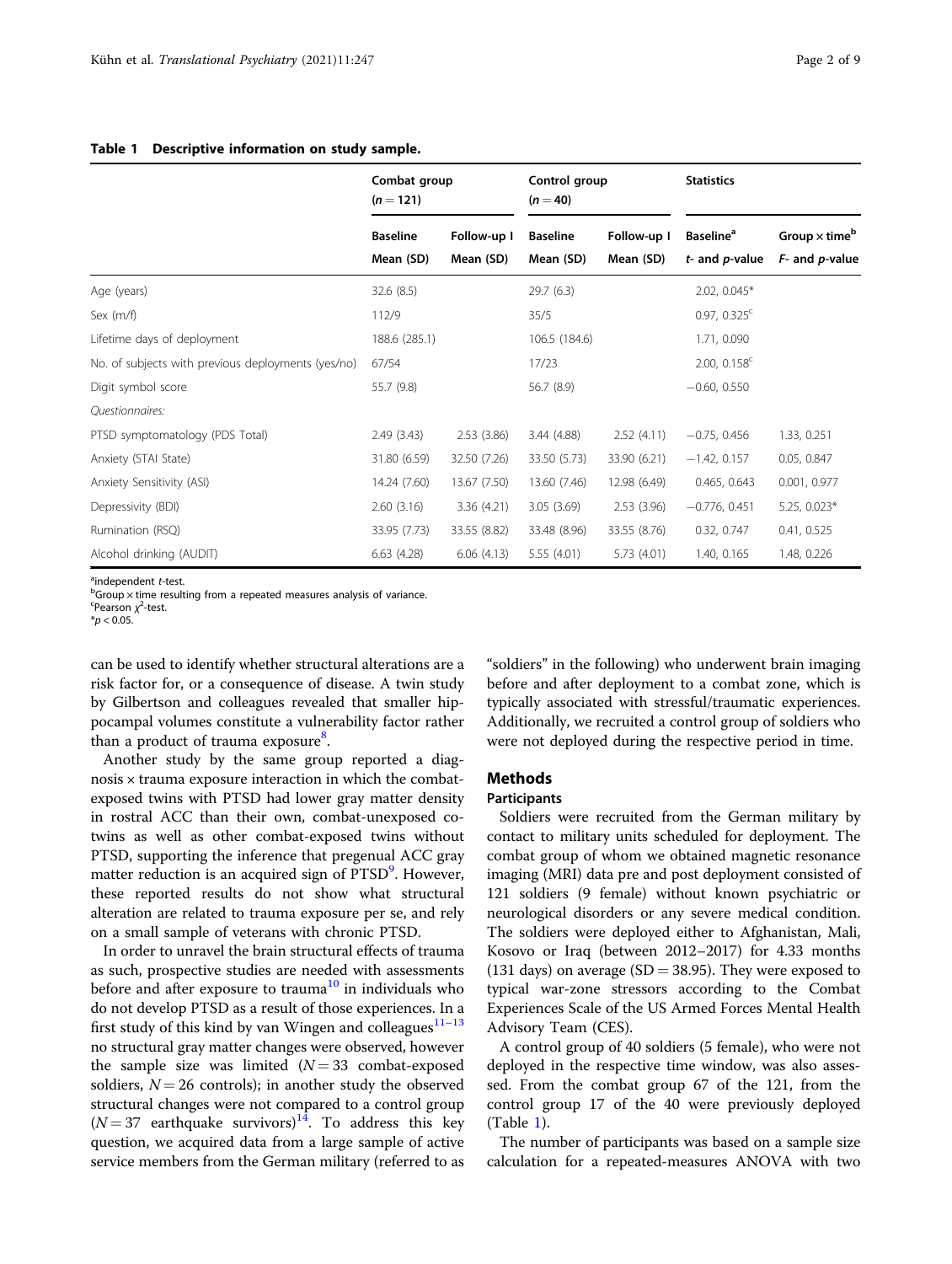time points and two groups assuming an effect size of  $f =$ 0.3, and a power of 0.95. However, since we also wanted to be able to conduct within group comparisons in the deployment group, we decided to split the 160 up into 120 soldiers with and 40 without deployment.

The study was in accordance with the declaration of Helsinki and approved by the local ethics committee of Charité University Clinic. All participants provided written informed consent after receiving a written and oral description of the study.

All soldiers in the present sample had baseline PTSDscores (Post-traumatic Diagnostic Scale  $(PDS)^{15}$  $(PDS)^{15}$  $(PDS)^{15}$ ) that were below the cut-off for clinical diagnosis (cut-off=28, suggested by the authors of  $PDS<sup>16</sup>$ , as well as with a more conservative cut-off  $= 24$ , suggested based on a German sample $17$ ).

Soldiers in the combat group were scanned before (Baseline) and after deployment (Follow-up I) with a mean interval of 216 days (SD = 68 days), soldiers in the control group were assessed with a mean interval of 214 days (SD = 85 days), with no significant difference between groups  $(t(158)=0.13, p=0.90)$ . Soldiers in the combat group were scanned a third time (Follow-up II,  $n = 92$ ) on average 189 days (SD = 107 days) after Followup I.

# Scanning procedure

Structural images were collected on a Siemens Tim Trio 3 T scanner and a standard 12-channel head coil. The structural T1-weighted images were obtained using a magnetization prepared gradient-echo sequence (MPRAGE) (repetition time  $= 2500$  ms; echo time  $=$ 4.77 ms; TI = 1100 ms, acquisition matrix =  $256 \times 256 \times$ 176, flip angle =  $7^\circ$ ; 1 × 1 × 1 mm voxel size).

#### Voxel-based morphometry (VBM)

We obtained gray matter volume estimates using CAT12 (v1278) running on SPM12 and Matlab R2016b. Longitudinal processing was performed using default parameters ([http://www.neuro.uni-jena.de/cat12/CAT12-](http://www.neuro.uni-jena.de/cat12/CAT12-Manual.pdf) [Manual.pdf](http://www.neuro.uni-jena.de/cat12/CAT12-Manual.pdf)). CAT12 automatically performs intra-subject realignment, bias correction, segmentation, and normalization (normalization is estimated for the mean image of all time points and then applied to all images). The extracted gray and white matter maps were smoothed using a 6 mm FWHM kernel. Images were visually inspected for artefacts prior to processing. A statistical quality control based on inter-subject homogeneity after segmentation was conducted. Segmented images were then visually inspected again.

# Questionnaires

To assess psychological symptoms, soldiers completed the following self-report questionnaires: Posttraumatic Diagnostic Scale (PDS), State Trait Anxiety Inventory state (STAI), Anxiety Sensitivity Inventory (ASI), Beck Depression Inventory (BDI-II), Response Style Questionnaire (RSQ), and the Alcohol Use Disorder Identification Test (AUDIT) in its German version. A detailed description of the instruments can be found in the Supplementary Material.

#### Statistical analysis

We conducted group  $\times$  time analyses on the self-report questionnaires, while controlling for age, since we observed a significant group difference in age (Table [1](#page-1-0)). In the absence of an expected group x time interaction we used Bayesian statistics as implemented in JASP. For BDI we used a non-parametric robust repeated measures ANOVA with a 10% trimmed mean $^{18}$  $^{18}$  $^{18}$ .

For region of interest (ROI) analyses, we extracted mean gray matter volume from clusters, which were the result of a meta-analysis on structural differences between patients with a PTSD diagnosis vs. trauma-exposed con-trols<sup>[4](#page-7-0)</sup>, namely ACC (0, 40, 21), vmPFC (0, 49, 6) and left HC  $(-30, -14, -14)$  using the tool MarsBaR ([http://](http://marsbar.sourceforge.net/) [marsbar.sourceforge.net/](http://marsbar.sourceforge.net/) $19$ ). Additionally, we used an anatomical amygdala mask based on the Automatic Labeling Atlas $^{20}$ .

The whole-brain analysis was conducted on GM and WM segmentations. Since we were focusing on withinsubject changes, we did not control for covariates such as sex and total intracranial volume (TIV), but for age (at each respective timepoint of MRI acquisition), because we found a significant group difference at Baseline (Table [1](#page-1-0)). We ran a group  $\times$  time interaction analysis to identify regions where with group differences in differences over time. The resulting statistical maps were thresholded with  $p < 0.001$  and a family wise error (FWE) correction ( $p <$ 0.05) was used combined with a non-stationary smooth-ness correction<sup>[21](#page-7-0)</sup>.

We report partial eta squared  $(\eta^2)$  as a measure of effect size.

### Results

We screened changes in the Combat Experience Scale (CES) before and after deployment. The most frequently reported events were: having experienced hostility by civilians, having seen corpses or parts of dead bodies, having seen destroyed houses and towns, having seen sick or wounded women or children, whom the soldiers could not help, and explosions in the immediate vicinity caused by improvised explosive devices (IED). In total  $n =$ 53 soldiers from the combat group reported increases in exposure on the death subscale and  $n = 54$  on the combat operations subscale. However, in order to derive the experience during the deployment we had to subtract CES scores before and after deployment. In the total CES score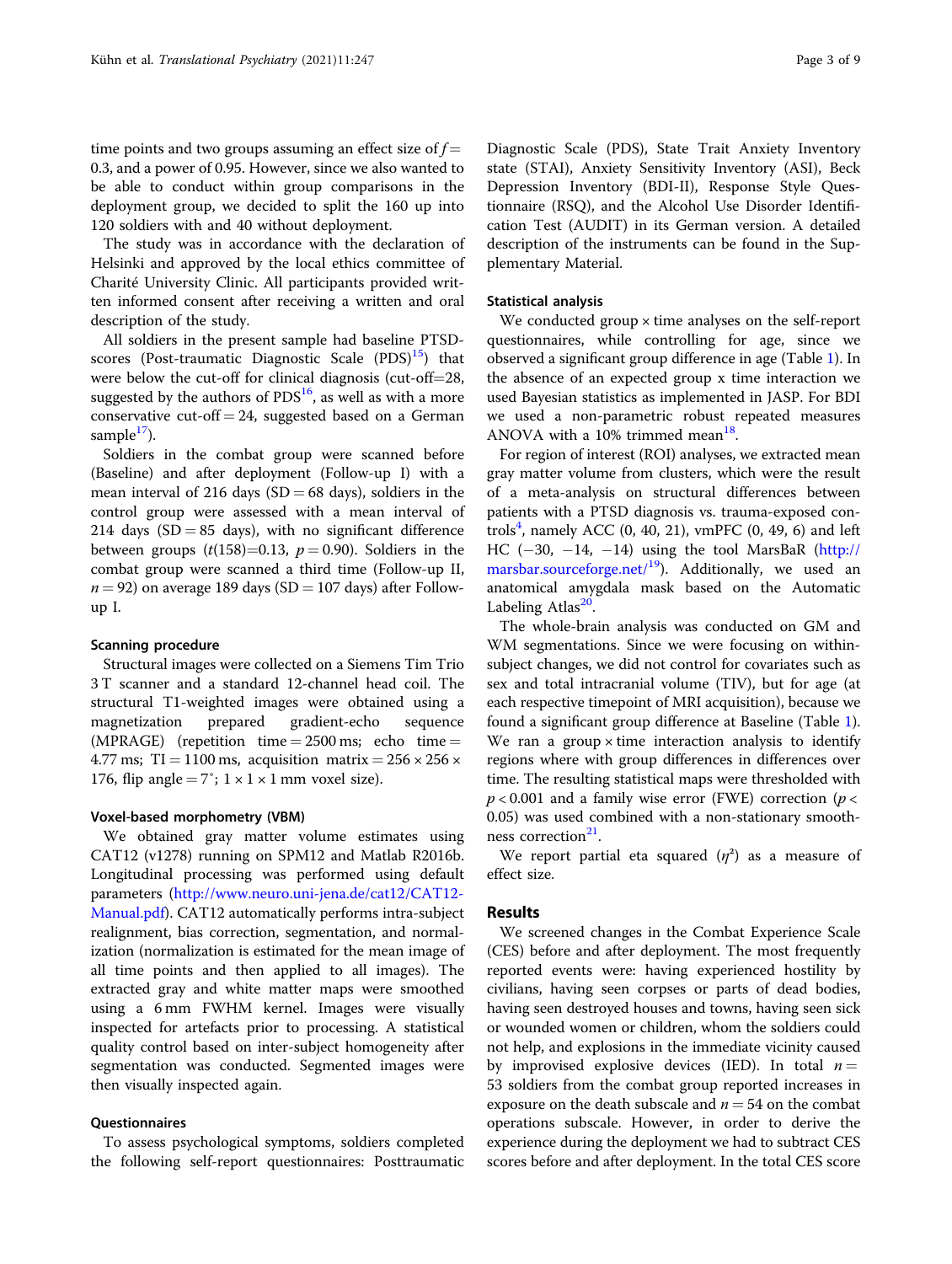26.5% of the soldiers reported less experiences than before the deployment, which is impossible. See Limitation section for further discussion.

The distribution of male and female participant in each group did not significantly differ (Chi-Square = 0.97,  $p =$ 0.325).

In psychological questionnaire data, we did not observe any significant differences between the combat and control groups in changes over time for PTSD symptoms (PDS Total), state anxiety (STAI State), anxiety sensitivity (ASI), rumination (RSQ) or alcohol drinking (AUDIT) (Table [1](#page-1-0)). There was a group  $\times$  time interaction for depressive symptoms (BDI-II, parametric test:  $F(1,158) =$ 5.25,  $p = 0.023$ ,  $\eta^2 = 0.032$ ; non-parametric test: F  $(1,108.33) = 63.86$ ,  $p < 0.001$ ), with an increase  $(t(120) =$  $-2.60$ ,  $p = 0.010$ ) in the combat group and a numerical but non-significant decrease in the control group  $(t(39) =$ 1.15,  $p = 0.256$ . However, the scores at Baseline and Follow-up I were generally low (2.6–3.4) compared to previous studies on military populations and also on the general population $^{22}$ . Likewise, the numerical increase was low (0.76 points), although it reaches significance. In general, BDI values below 13 are classified as "minimal depression".

Based on our a priori hypothesis we conducted ROIanalyses in brain regions from a meta-analysis comparing PTSD patients and trauma-exposed controls<sup>[4](#page-7-0)</sup>: ACC (0,40,21), vmPFC (0,49,6) and left HC (−30,−14,−14). We found a significant group  $\times$  time interaction in ACC ( $F$  $(1,158) = 5.10$ ,  $p = 0.025$ ,  $\eta^2 = 0.031$ ) and vmPFC (F)  $(1,158) = 5.29, p = 0.023, \eta^2 = 0.032$  $(1,158) = 5.29, p = 0.023, \eta^2 = 0.032$  $(1,158) = 5.29, p = 0.023, \eta^2 = 0.032$ ) (Fig. 1), but not in HC ( $F(1,158) = 1.62$ ,  $p = 0.21$ ). However, these effects do not survive conservative Bonferroni multiple test correction  $(p = 0.05/3 \Rightarrow p < 0.0167)$ .

We additionally applied Bayesian statistics for the expected group  $\times$  time interaction effect in the hippocampus, in order to determine evidence for the null hypothesis. Examination of the Q–Q plots suggested that the assumption of normality was not violated. A Bayesian mixed factor ANOVA revealed a Bayes Factor of 2.41 (BF01 with interaction/ BF01 without interaction: 2.689/ 1.115), which presents substantial evidence for the absence of an interaction.

When testing how the reductions develop over time, we observed an additional decrease from Follow-up I to Follow-up II,  $~6$  months after the end of deployment (t  $(91) = 8.69$ ,  $p < 0.001$ ), as well as between Baseline and Follow-up I ( $t(120) = 3.90$ ,  $p < 0.001$ ) and Baseline and Follow-up II ( $t(91) = 10.24$ ,  $p < 0.001$ ) for the ACC and a very similar pattern for vmPFC (Baseline to Follow-up I:  $t(120) = 4.43$ ,  $p < 0.001$ , Baseline to Follow-up II:  $t(91) =$ 8.14,  $p < 0.001$ , Follow-up I to Follow-up II:  $t(91) = 4.90$ ,  $p$  < 0.001). These post-hoc tests did survive multiple comparison correction. Importantly, we did not observe any significant changes in ACC  $(t(39) = -0.48, p = 0.634)$ or vmPFC  $(t(39) = -0.38, p = 0.709)$  in the control group between Baseline and Follow-up I.

Moreover, we computed a group  $\times$  time interaction for left and right amygdala ROIs not finding significant effects (left amygdala:  $F(1,158) = 0.27$ ,  $p = 0.607$ , right amygdala:  $F(1,158) = 1.26, p = 0.263$ .

In the whole-brain analysis we observed one significant cluster in bilateral thalamus (MNI coordinates: −9, −30, 4, 71[2](#page-5-0) voxels, FWE-corrected, Fig. 2) in the group  $\times$  time interaction between Baseline and Follow-up I assessment after deployment. However, we observed a group difference between control and combat group at Baseline, with higher gray matter values in the control group  $(t(159) =$  $-3.27$ ,  $p = 0.001$ ). To test how this reduction develops over time we extracted data from the same cluster at Follow-up II. We observed a significant difference between Baseline and Follow-up I  $(t(120) = 5.59, p <$ 0.001) and Baseline and Follow-up II  $(t(91) = 3.74, p <$ 0.001), but no significant additional decrease between Follow-up I and Follow-up II  $(t(91) = 1.27, p = 0.21)$ . These post-hoc tests did survive multiple comparison correction. Likewise, we did not observe any significant change in bilateral thalamus ( $t(39) = -0.20$ ,  $p = 0.844$ ) in the control group between Baseline and Follow-up I.

When running the same analysis on white matter maps no significant results emerged.

With the goal to control for potential confounding factors we reran the analyses reported above with the additional covariates sex, TIV, education, and previous deployment status (0 or 1) finding the very same pattern of results.

In order to explore whether the observed brain changes (thalamus, ACC, vmPFC) in the combat group were related to changes in symptoms (PDS, STAI state, ASI, BDI-II, RSQ) and amount of objective combat experience (CES), we ran correlation analyses on Follow-up I–Baseline change scores. We observed no significant  $(p < 0.05)$  associations.

Confirming previous cross-sectional findings showing that days of deployment were negatively associated with gray matter volume in ACC and vmPF $C^{23}$ , we replicated this negative association across the entire sample for ACC  $(r(161) = -0.210, p = 0.008)$ , as well as for vmPFC  $(r(161) =$  $-0.164$ ,  $p = 0.038$ ) at Baseline.

# Discussion

The primary goal of this study was to investigate brain structural changes resulting from exposure to stressors during deployment. Although many soldiers in the combat group did experience combat-related stressors, we did not find any major evidence for increases in PTSD symptoms, state anxiety, anxiety sensitivity or rumination. We did observe an increase in depression scores, however,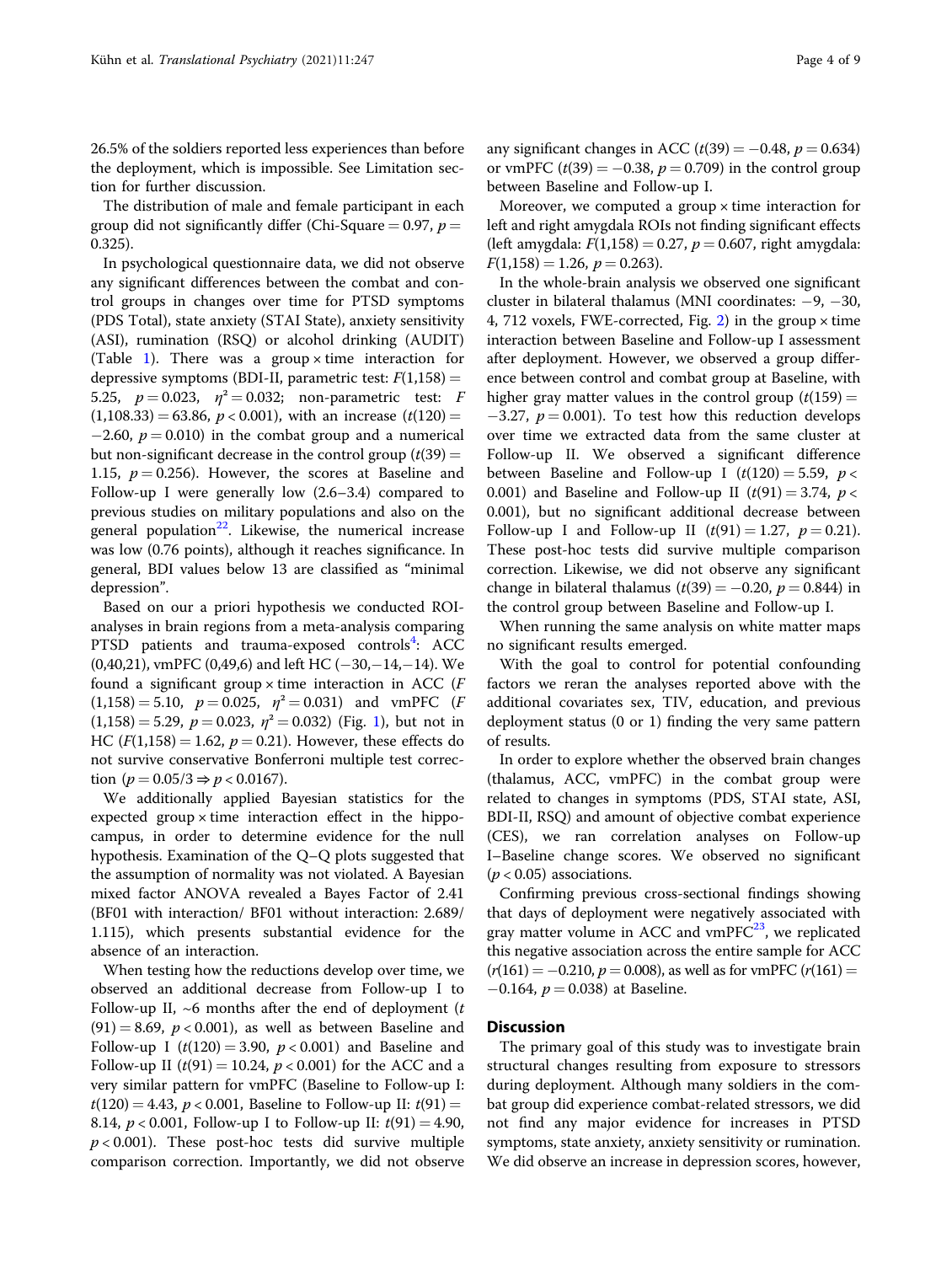<span id="page-4-0"></span>

the mean BDI-II sum score was still low (3.4) even at Follow-up I and does therefore not constitute evidence for the emergence of a clinical depression. In general, the scores of the present sample are low compared to studies assessing BDI-II in the general population<sup>[22](#page-7-0)</sup>. This might reflect fear of stigma and associated reporting biases $^{24}$  $^{24}$  $^{24}$ .

The absence of occurrence of PTSD in such a large population of deployed soldiers may seem surprising, but is in line with epidemiological evidence from ISAF soldiers from German military showing a 12-month prevalence rate for PTSD of only 2.9% in deployed soldiers and 1.2% in soldiers not deployed, and even lower 12 month incidence rates (deployed: 0.9% vs. not-deployed:  $(0.2\%)^{25}$ . A later longitudinal study on German soldiers showed no increase in PTSD rates but in depressive symptoms over the course of deployment<sup>26</sup>.

# Medial prefrontal cortex: ACC and vmPFC

In the brain structural analysis we focused on regions that have previously been associated with the diagnosis of  $PTSD<sup>4,5</sup>$  $PTSD<sup>4,5</sup>$  $PTSD<sup>4,5</sup>$  in order to identify, to what extent alterations in these areas might be attributed to the experience of stress and trauma rather than PTSD disease. In a first analysis with ROIs taken from a meta-analysis on brain structural studies focusing on alterations in PTSD in left hippocampus, ACC and  $vmPFC<sup>4</sup>$  $vmPFC<sup>4</sup>$  $vmPFC<sup>4</sup>$ , we found evidence for a significant decrease of gray matter volume in ACC and vmPFC after compared to before deployment. Although these findings do not survive conservative Bonferroni multiple test correction, we think it is still worthwhile to interpret the finding, because we had strong a priori hypotheses for these brain regions in the fronto-medial wall, based on a previous study (in addition to the metaanalysis) in which we observed a cross-sectional correlation between lifetime days of deployment in German soldiers and gray matter decreases in ACC and vmPF $C^{23}$  $C^{23}$  $C^{23}$ . Likewise, a longitudinal study on healthy individuals scanned 3 months apart showed a negative association between the occurrence of stressful life events and ACC gray matter volume (and also  $HC)^{27}$  $HC)^{27}$  $HC)^{27}$ . Animal studies have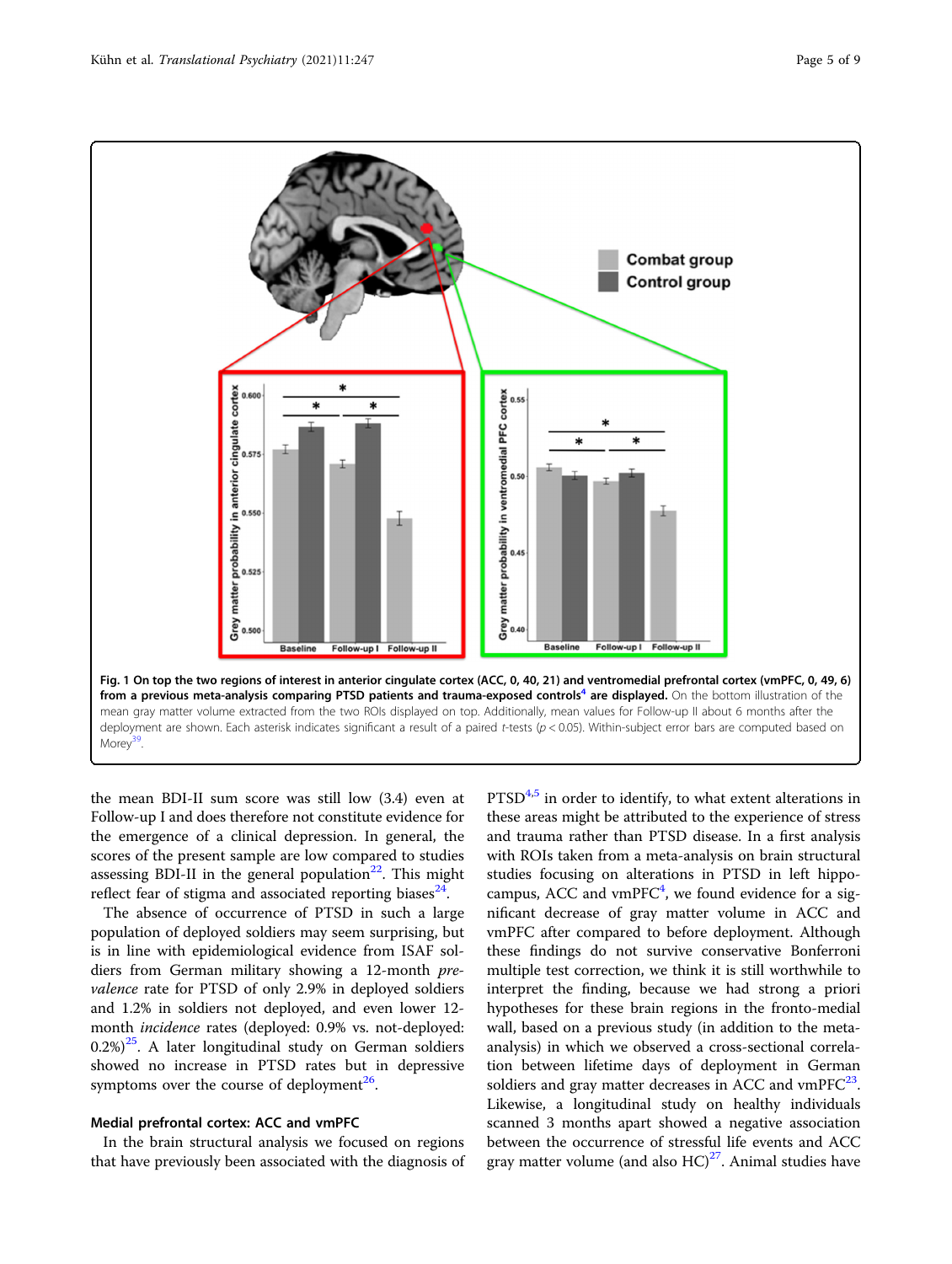<span id="page-5-0"></span>

also provided evidence that exposure to chronic stress can damage the ACC of rodents $^{28}$  $^{28}$  $^{28}$ . Interestingly, Sekeguchi and colleagues reported a negative association between right ventral ACC before a potentially traumatic event and PTSD symptoms later on $^{29}$ . Since they only reported correlations between brain at Baseline and brain change with PTSD symptoms it is unclear, whether they would have observed ACC gray matter decline over time. However, it is remarkable that the same brain region has been implicated before and in fact been shown to be related to PTSD symptoms in a sample, in which symptom levels were also overall low.

What surprised us was the absence of recovery but instead an additional decrease in ACC and vmPFC gray matter between Follow-up I and Follow-up II,  $~6$  months after the end of deployment. The fact that the control group was not re-invited to Follow-up II prevents a formal group x time interaction analysis. However, we did not observe significant changes in the control group between Baseline and Follow-up I, which were ~7 months apart, so that it is unlikely that the change observed in deployed soldiers between Follow-up I and II can be attributed to natural aging processes. Previous studies on the effects of stress on brain structure did not assess the timescale of the observed changes. In the prior cross-sectional study associating days of deployment to decreases in ACC, additional volume reductions occurring after deployment would have gone unnoticed and would have simply

contributed to the overall effect<sup>[23](#page-7-0)</sup>. The study by Papagni and colleagues $^{27}$  $^{27}$  $^{27}$  assessed participants with a 3-months interval, and associated brain structure with stressful life events but did not include a later follow-up that could have revealed these delayed alterations. The observation that the volume decrease was not limited to the period of actual stress but continued much later is highly relevant in terms of the timepoint at which consequences of deployment can and should be assessed and opens new perspectives to early interventions, once soldiers return from deployment that may help to prevent further decline in the ACC and vmPFC after deployment. These postdeployment decrements in brain structure may hint at the initiation of a pathobiological process, seemingly below a symptom threshold, that may potentially be involved in the pathogenetic processes linked to depression and pave the way to future mental health problems. In order to investigate this in more depth, it would be useful if future studies would include even longer delays until follow-up, to estimate whether there is any sign of recovery at a later stage.

Functionally, the vmPFC as well as the rostral ACC has been implicated in extinction learning<sup>30</sup>, which may explain part of the PTSD symptoms. Moreover, the ACC and vmPFC have also been highlighted in their role in contextual processing during which organisms disambiguate cues and derive situation-specific meaning from the world $31$ .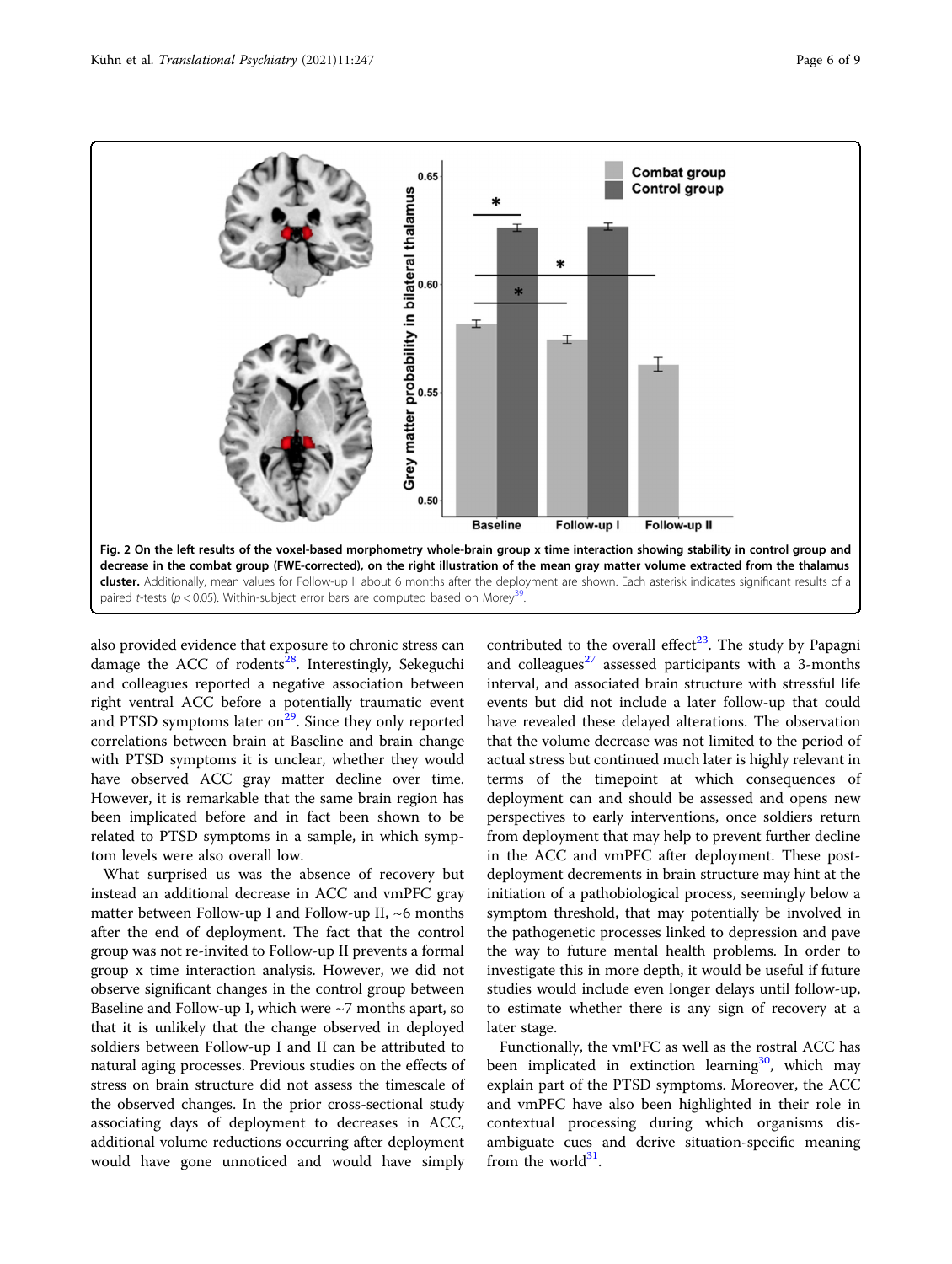### Hippocampus and amygdala

We did not observe any significant changes in the HC, neither in our ROI analysis in an a priori cluster in left  $HC<sup>4</sup>$  $HC<sup>4</sup>$  $HC<sup>4</sup>$ , nor in the whole-brain analysis. This absence of change fits to the twin study by Gilbertson, demonstrating that lower HC volume most likely constitutes a risk factor for PTSD that is shared by twins<sup>[8](#page-7-0)</sup>.

Since amygdala structure has also been implicated in PTSD<sup>[32](#page-8-0)</sup> and alterations of functional activity in amygdala have been demonstrated in the context of combat exposure $^{11}$  $^{11}$  $^{11}$ , we conducted a ROI analysis in bilateral amygdala. However, we did not observe any significant structural changes over time.

## Thalamus

In the whole-brain analysis that we conducted without any a priori focus on specific brain regions, we found a significant reduction in bilateral medial pulvinar thalamic nucleus in the deployed soldiers in comparison to soldiers who stayed home. However, this reduction did not progress after the end of deployment. Up to now, the thalamus is not very prominently discussed in studies focusing on brain structural alterations in PTSD or stress exposure. Recently, an animal study has been published, in which rats were experimentally exposed to stress and later scanned using MRI and VBM methodology. Rodents were exposed to three stressors: 2 h restraint, 20 min group swim, and exposure to ether until loss of consciousness, which is a pre-clinical model for PTSD. In line with our present findings, the authors report volume decreases in thalamus and visual cortex, but not in medial prefrontal or hippocampal regions $^{33}$  $^{33}$  $^{33}$ . Although this is one of the few empirical studies linking thalamus to stress and fear, the thalamus has been described as part of a context processing hippocampal-prefrontal-thalamic circuitry. Liberzon and colleagues describe this network for contextualization to explain PTSD pathophysiology when it becomes dysregulated $31$ . As described in the context of fear conditioning, perceptual input is relayed to the thalamus and then to the amygdala and to effector systems<sup>[34](#page-8-0)-[36](#page-8-0)</sup>.

In a similar study by van Wingen and colleagues $^{13}$  $^{13}$  $^{13}$ , comparing brain measures before and after deployment in soldiers to a control group, white matter alterations in bilateral midbrain were detected, which adjoins the thalamus. In contrast to the present results, the authors did observe recovery after 1.5 years. Although we observed no further decline in thalamus between Follow-up I and II, we still saw a significant decline comparing Baseline to Follow-up II. This could be due to the fact that our second follow-up was earlier, namely about 6.5 months after return, or reflect differences between the two brain regions. The fact that van Wingen and colleagues $11$ observed no gray matter changes could be due to the considerably smaller sample size. However, Sekiguchi and colleagues<sup>[29](#page-7-0)[,37](#page-8-0)</sup> ( $n = 42/30$  survivors) did report wholebrain changes in left orbitofrontal cortex gray matter in earthquake survivors to be associated with PTSD symptoms and observed gray matter decreases in hippocampus and medial as well as orbitofrontal cortex between pre, post and 1 year after an earthquake experience  $(n = 37)^{14}$  $(n = 37)^{14}$  $(n = 37)^{14}$ .

# Association with psychological changes or combat experiences

We did not find any associations between brain changes and changes in symptoms or combat experiences. This may seem surprising, since the previous study on brain effects of combat stress did show a covariation of amygdala connectivity with perceived threat<sup>11</sup>. Since the present study did not include questions on perceived threat, we could not directly test this association. However, in line with previous studies we did find a negative association between days of deployment soldiers reported and gray matter volume in ACC and vmPFC, paralleling our previously reported cross-sectional data in soldiers of the German military $^{23}$ .

#### Limitations

An obvious but unavoidable problem of the study design is the lack of random assignment. For most of the soldiers the deployment was scheduled before entry into the study and most had already undergone preparation for the deployment. Overruling these procedures would neither have been possible nor ethically justifiable. Future studies may want to recruit the same number of control participants as the ones in the combat exposure group, and may want to avoid variability in the time between post-test and follow-up assessment. Another problem is, that we cannot disentangle the effects of exposure to traumatic experiences from other situational differences, that deployed soldiers were facing such as separation from family and friends, different diet, temperature and changes in habits such as exercise.

Another limitation were participants' concerns about potential implications of questionnaire responses, which may have resulted in underreporting of symptoms. The stigma of mental health problems in the military is widely acknowledged<sup>[38](#page-8-0)</sup> and since disclosing mental illness can lead to gossip, discrimination as well as negative career consequences<sup>24</sup>, soldiers may have underreported symptoms. However, we took precautions by reminding participants repeatedly that the data is collected for research purposes and analyzed on group-level only. Nevertheless, the present population did not seem to have developed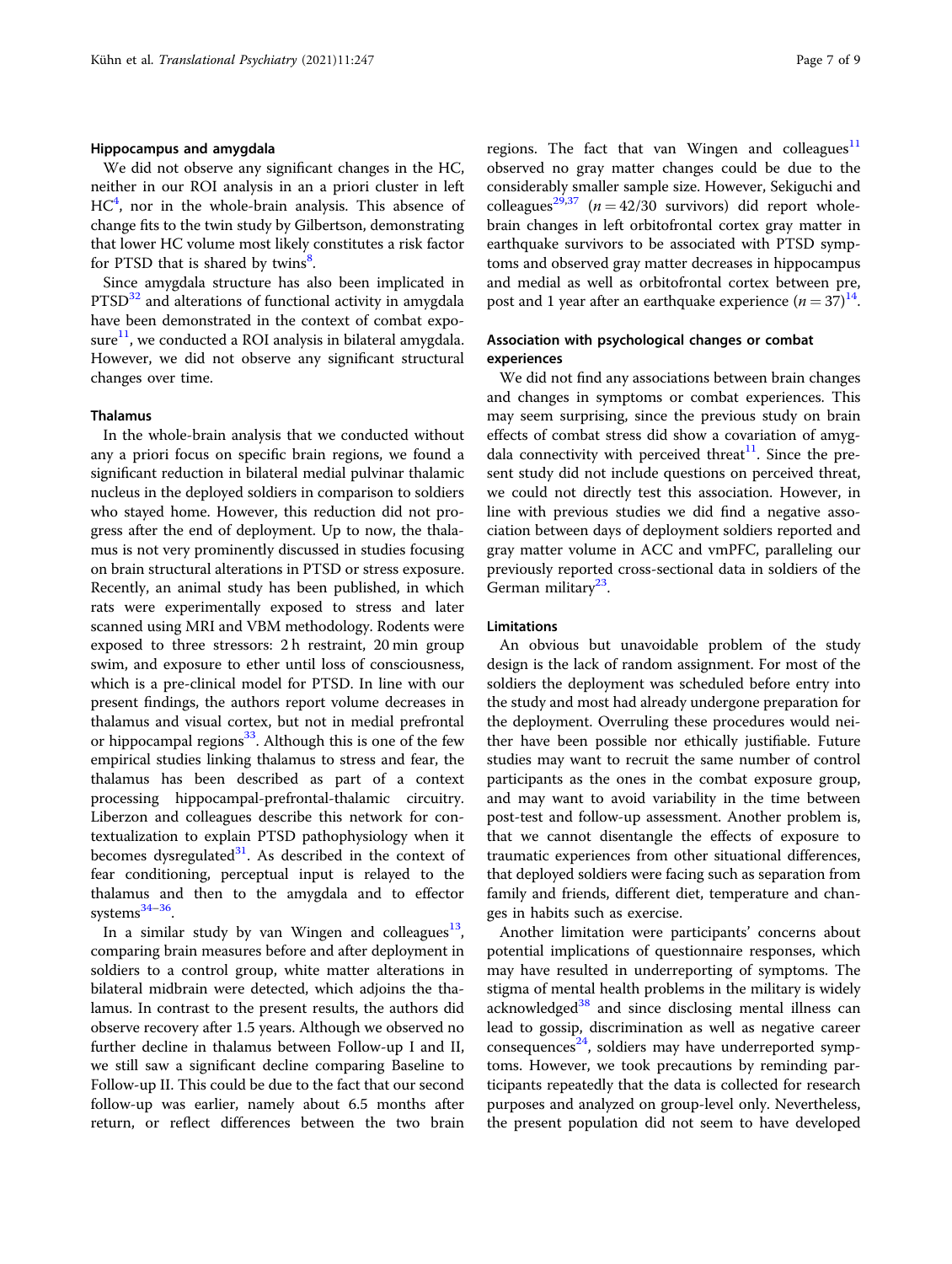<span id="page-7-0"></span>relevant PTSD or depressive symptoms, which should caution the clinical interpretation of the results presented. Future studies are needed to investigate the reliability of the combat experience assessment by means of CES since in the present study more than a quarter of the participants in the combat group reported less lifetime experiences after compared to before the deployment. Moreover, we would recommend that future studies attempt to assess the subjective stress elicited by the mere fact of being deployed into a war zone above and beyond particular combat experiences.

#### Conclusion

The present findings reveal that deployment to regions of war leads to volume reductions in ACC, vmPFC, and thalamus in soldiers compared with non-deployed soldiers. Most interestingly, this decrease in brain volume did not only occur during the period of deployment, but continued over the following 6 months after deployment in ACC and vmPFC. This new finding may have implications for the timing of the assessment of symptoms after occurrence of stressful life events and may point at a window of opportunity for early interventions that may help prevent further neural decline after the combat or related long-term stress exposure. Moreover, these post-deployment decrements may hint at the initiation of a pathobiological process that may potentially pave the way to future mental health problems. Based on the results of the present study, we conclude that alterations in medial prefrontal cortex are rather the consequence of stress/trauma exposure rather than a vulnerability factor for PTSD.

#### Acknowledgements

The study was in part funded by the German Ministry of Defense (BW 4424). S. K. has been funded by a Heisenberg grant from the German Science Foundation (DFG KU 3322/1-1), the European Union (ERC-2016-StG-Self-Control-677804), the Jacobs Foundation (JRF 2016-2018).

#### Author details

<sup>1</sup> Lise Meitner Group for Environmental Neuroscience, Max Planck Institute for Human Development, Berlin, Germany. <sup>2</sup>University Medical Center Hamburg-Eppendorf (UKE), Department of Psychiatry and Psychotherapy, Martinistrasse 52, 20246 Hamburg, Germany. <sup>3</sup>Center for Military Mental Health, Military Hospital Berlin, Scharnhorststraße 13, 10115 Berlin, Germany

#### Funding

Open Access funding enabled and organized by Projekt DEAL.

#### Conflict of interest

The authors declare no competing interests.

#### Publisher's note

Springer Nature remains neutral with regard to jurisdictional claims in published maps and institutional affiliations.

Received: 11 January 2021 Revised: 20 March 2021 Accepted: 31 March 2021

Published online: 26 April 2021

#### References

- 1. Selye, H. A syndrome produced by diverse nocuous agents. Nature 138, 32 (1936).
- 2. Rakesh, G. et al. Resilience as a translational endpoint in the treatment of PTSD. Mol. Psychiatry 24, 1268–83 (2019).
- 3. Galea, S. et al. Psychological sequelae of the September 11 terrorist attacks in New York City. N. Engl. J. Med. 346, 982-987 (2002).
- 4. Kühn, S. & Gallinat, J. Gray matter correlates of posttraumatic stress disorder: a quantitative meta-analysis. Biol. Psychiatry 73, 70–74 (2013).
- 5. Li, L. et al. Grey matter reduction associated with posttraumatic stress disorder and traumatic stress. Neurosci. Biobehav. Rev. 43, 163-72 (2014).
- 6. Lyoo, I. K. et al. The neurobiological role of the dorsolateral prefrontal cortex in recovery from trauma. Longitudinal brain imaging study among survivors of the South Korean subway disaster. Arch. Gen. Psychiatry 68, 701-13 (2011).
- 7. Bonne, O. et al. Longitudinal MRI study of hippocampal volume in trauma survivors with PTSD. Am. J. Psychiatry 158, 1248-51 (2001).
- 8. Gilbertson, M. W. et al. Smaller hippocampal volume predicts pathologic vulnerability to psychological trauma. Nat. Neurosci. 5, 1242–1247 (2002).
- 9. Kasai, K. et al. Evidence for acquired pregenual anterior cingulate gray matter loss from a twin study of combat-related posttraumatic stress disorder. Biol. Psychiatry 63, 550-556 (2008).
- 10. Kremen, W. S., Koenen, K. C., Afari, N. & Lyons, M. J. Twin studies of posttraumatic stress disorder: differentiating vulnerability factors from sequelae. Neuropharmacology 62, 647-53 (2012).
- 11. van Wingen, G. A., Geuze, E., Vermetten, E. & Fernandez, G. Perceived threat predicts the neural sequelae of combat stress. Mol. Psychiatry 16, 664-71 (2011).
- 12. van Wingen, G. A., Geuze, E., Vermetten, E. & Fernandez, G. The neural consequences of combat stress: long-term follow-up. Mol. Psychiatry 17, 116-118  $(2012)$
- 13. van Wingen, G. A. et al. Persistent and reversible consequences of combat stress on the mesofrontal circuit and cognition. Proc. Natl Acad. Sci. USA 109, 15508–13 (2012).
- 14. Sekiguchi, A. et al. Resilience after 3/11: structural brain changes 1 year after the Japanese earthquake. Mol. Psychiatry 20, 553-554 (2015).
- 15. Foa, E. B., Cashman, L., Jaycox, L. & Perry, K. The validation of a self-report measure of posttraumatic stress disorder: The Posttraumatic Diagnostic Scale. Psychological Assess. **9**, 445 (1997).
- 16. Foa, E. B. et al. Psychometric properties of the Posttraumatic Diagnostic Scale for DSM-5 (PDS-5). Psychol. Assess. 28, 1166–71 (2016).
- 17. Winters, L. E. et al. Psychometric properties of the Posttraumatic Diagnostic Scale (PDS) in alcohol-dependent patients. Subst. Abus. 35, 262–267 (2014).
- 18. Mair, P. & Wilcox, R. Robust statistical methods in R using the WRS2 package. Behav. Res. Methods 52, 464–88 (2020).
- 19. Brett, M, Anton, J.-C., Valabreuge, R & Poline, J. B. Region of interest analysis using an SPM toolbox. Presented at the 8th International Conference on Functional Mapping of the Human Brain, Sendai, Japan (2002).
- 20. Tzourio-Mazoyer, N. et al. Automated anatomical labeling of activations in SPM using a macroscopic anatomical parcellation of the MNI MRI singlesubject brain. NeuroImage 15, 273-289 (2002).
- 21. Hayasaka, S. & Nichols, T. E. Combining voxel intensity and cluster extent with permutation test framework. Neurolmage 23, 54-63 (2004).
- 22. Roelofs, J. et al. Norms for the Beck Depression Inventory (BDI-II) in a large Dutch community sample. J. Psychopathol. Behav. Assess. 35, 93-98 (2012).
- 23. Butler, O. et al. Military deployment correlates with smaller prefrontal gray matter volume and psychological symptoms in a subclinical population. Transl. Psychiatry 7, e1031 (2017).
- 24. Rüsch, N. et al. Attitudes towards disclosing a mental illness among German soldiers and their comrades. Psychiatry Res. 258, 200-206 (2017).
- 25. Wittchen, H. U. et al. Traumatic experiences and posttraumatic stress disorder in soldiers following deployment abroad: how big is the hidden problem? Dtsch. Arztebl. Int. 109, 559–68 (2012).
- 26. Zimmermann, P. et al. Depressivität und Wertorientierungen im Verlauf von militärischen Auslandseinsätzen. Trauma und Gewalt 12, 134-50 (2018)
- 27. Papagni, S. A. et al. Effects of stressful life events on human brain structure: a longitudinal voxel-based morphometry study. Stress 14, 227–232 (2011).
- 28. Radley, J. J. et al. Repeated stress induces dendritic spine loss in the rat medial prefrontal cortex. Cereb. Cortex 16, 313-20 (2006).
- 29. Sekiguchi, A. et al. Brain structural changes as vulnerability factors and acquired signs of post-earthquake stress. Mol. Psychiatry 18, 618-23 (2013).